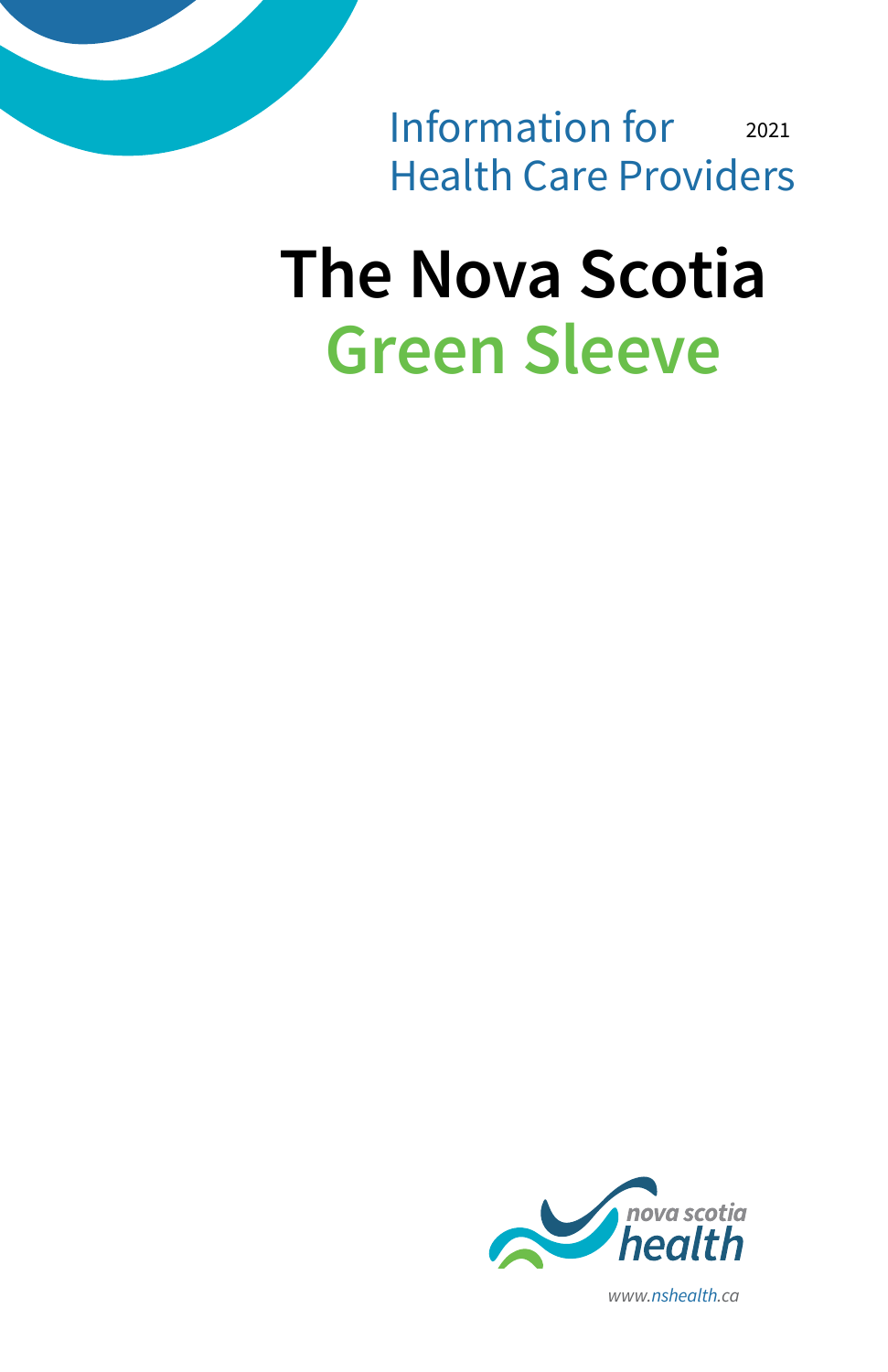## **About the Green Sleeve**

### **What is a Green Sleeve?**

The Nova Scotia Green Sleeve is a place to keep important documents. These documents can help a patient communicate their health care plans, goals, and care wishes to their health care providers.

### **Who should have a Green Sleeve?**

Anyone with a life-limiting illness should have a Green Sleeve.

### **What should be kept in the Green Sleeve?**

Examples of documents that may be placed in the Green Sleeve include:

- Emergency Health Services' (EHS) Special Patient Program Care Plan
- Personal Directive
- Nova Scotia Health Expected Death at Home form
- Information about goals of care

Please ensure your patient brings their Green Sleeve home with them when they leave your office or the hospital. If they leave it behind, please contact them to arrange to have it returned.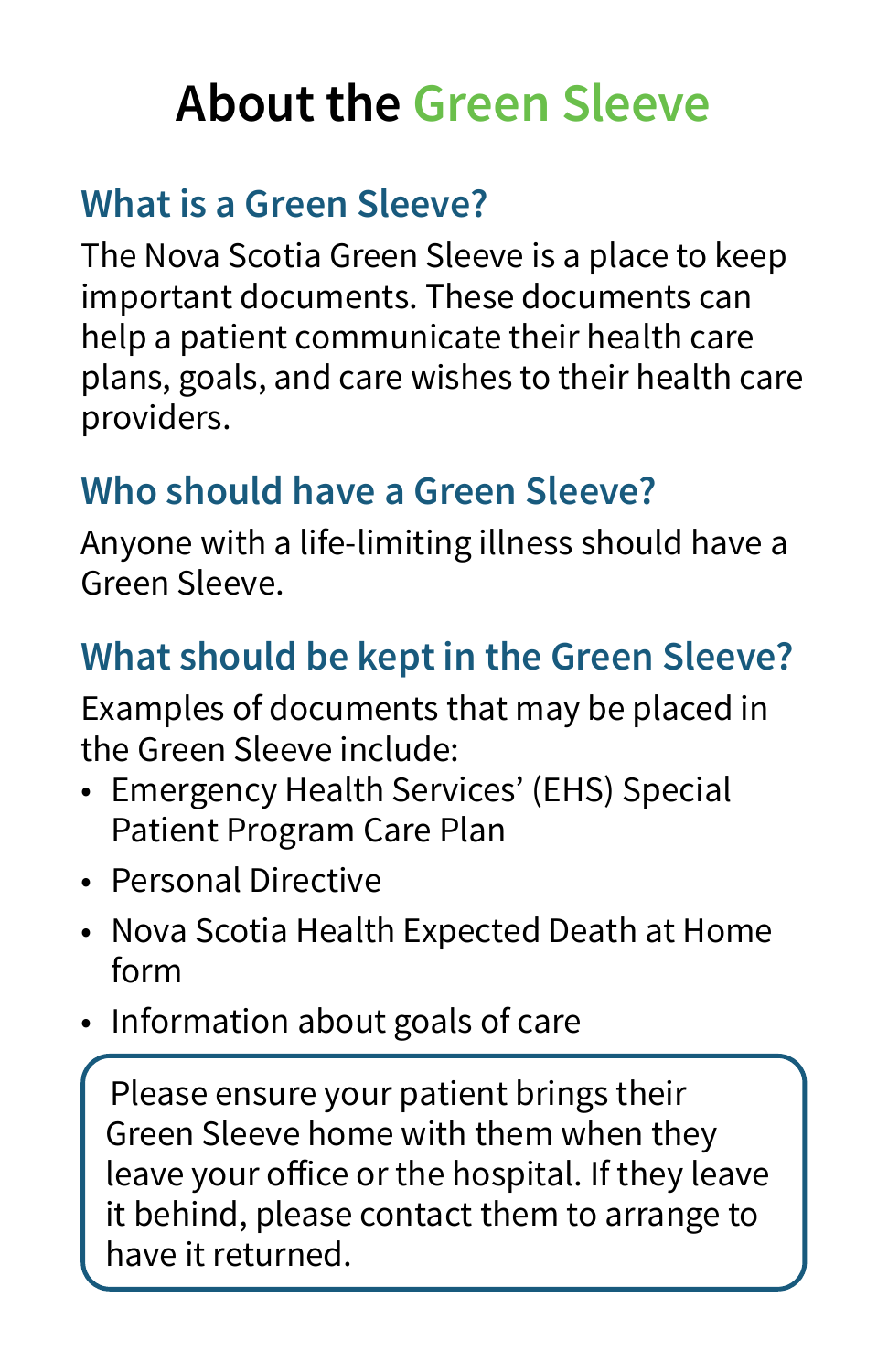#### **What do patients do with the Green Sleeve?**





At home, the patient should keep their Green Sleeve somewhere easy to find, like on top of the fridge. If they have a palliative care binder, they may keep in the front of the binder.

The patient should show their Green Sleeve to health care providers who provide care in their home, including paramedics if emergency help is needed.

The patient should bring their Green Sleeve with them to health care appointments and if they go to the Emergency Department. Any updates should be added to the Green Sleeve.

Health care providers should review and discuss the documents in the Green Sleeve with the patient and their family prior to diagnostic tests or other interventions.